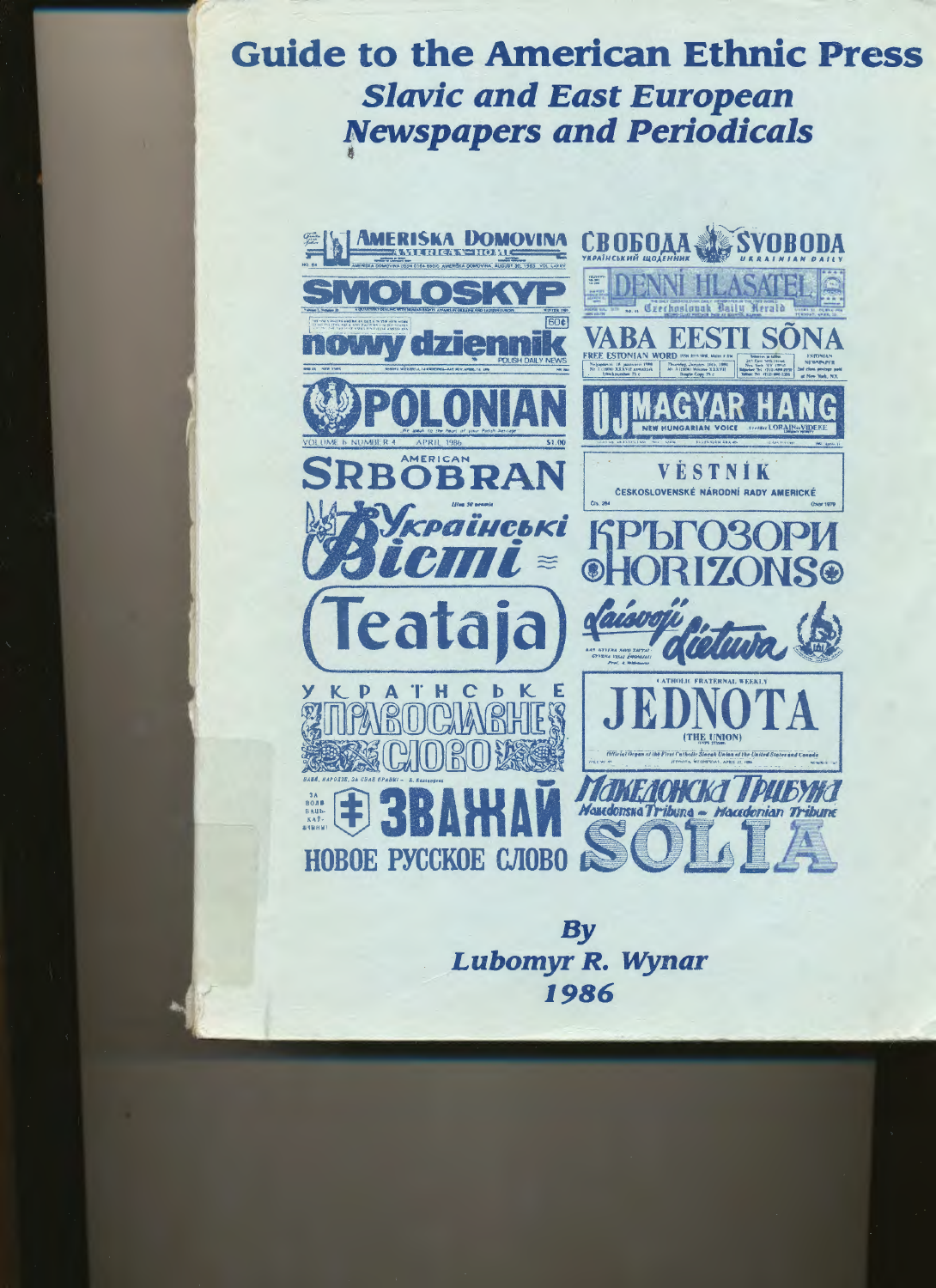# **GUIDE TO THE AMERICAN ETHNIC PRESS**

## SLAVIC AND EAST EUROPEAN NEWSPAPERS AND PERIODICALS

training and a substantial contract and the

*by Lubomyr R. Wynar* 

Center for the Study of Ethnic Publications School of Library Science Kent State University Kent, Ohio 1986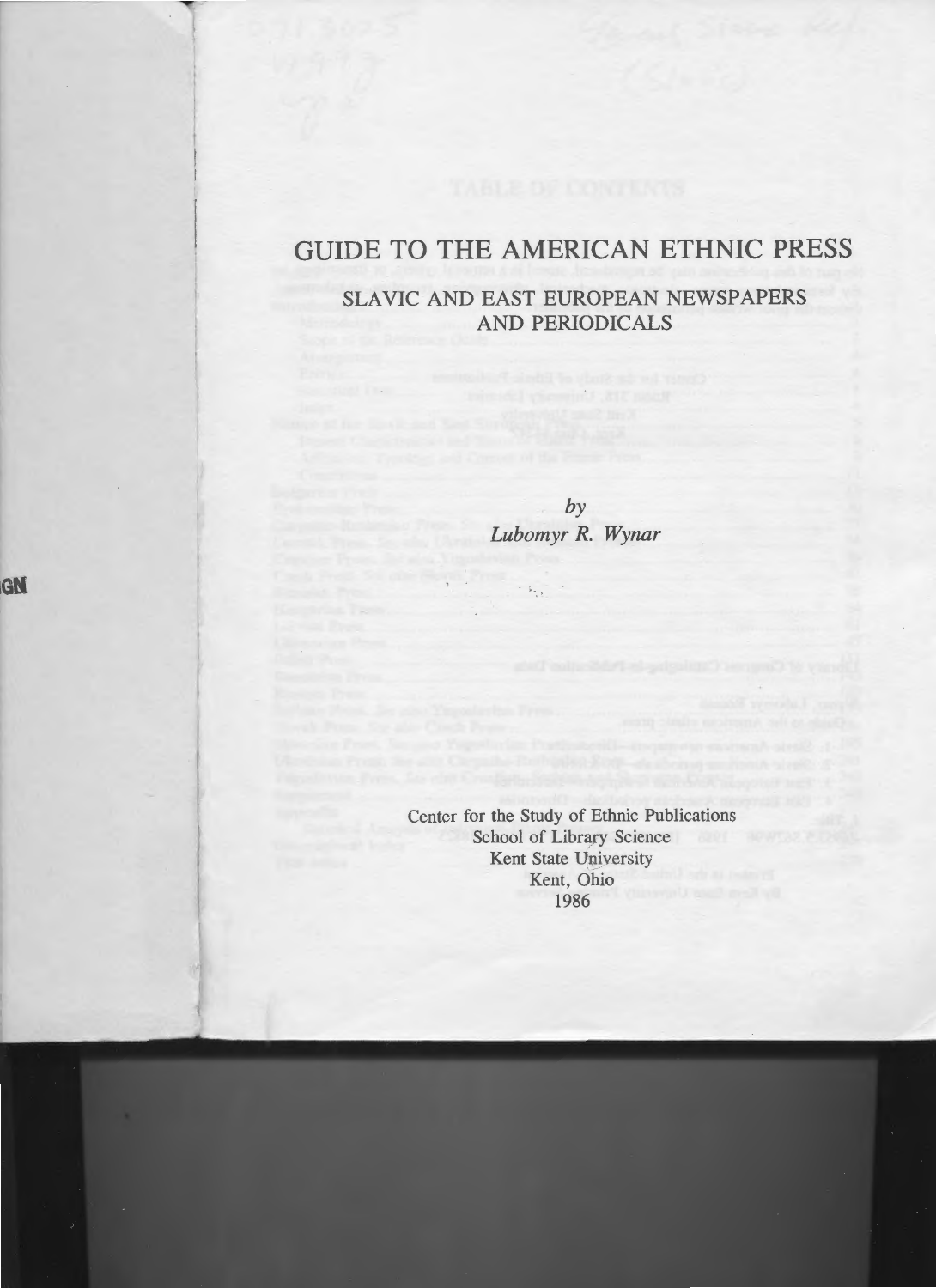$071.3025$ W999

arrive

General Staric Ref.

# **TABLE OF CONTENTS**

|                 | $\overline{1}$          |
|-----------------|-------------------------|
|                 | 1                       |
|                 | 3                       |
|                 | 3                       |
|                 | $\overline{3}$          |
|                 | $\overline{\mathbf{A}}$ |
|                 | $\overline{4}$          |
|                 | $\overline{\mathbf{4}}$ |
|                 | $\overline{4}$          |
|                 | 5                       |
|                 | 6                       |
|                 | 9                       |
|                 | 11                      |
|                 | 15                      |
|                 | 20                      |
|                 | 27                      |
|                 | 34                      |
|                 | 36                      |
|                 | 44                      |
|                 |                         |
|                 |                         |
|                 |                         |
|                 |                         |
|                 |                         |
|                 |                         |
|                 |                         |
|                 |                         |
|                 |                         |
|                 |                         |
|                 |                         |
|                 |                         |
|                 |                         |
| <b>Appendix</b> |                         |
|                 |                         |
|                 |                         |
| Title Index     | 272                     |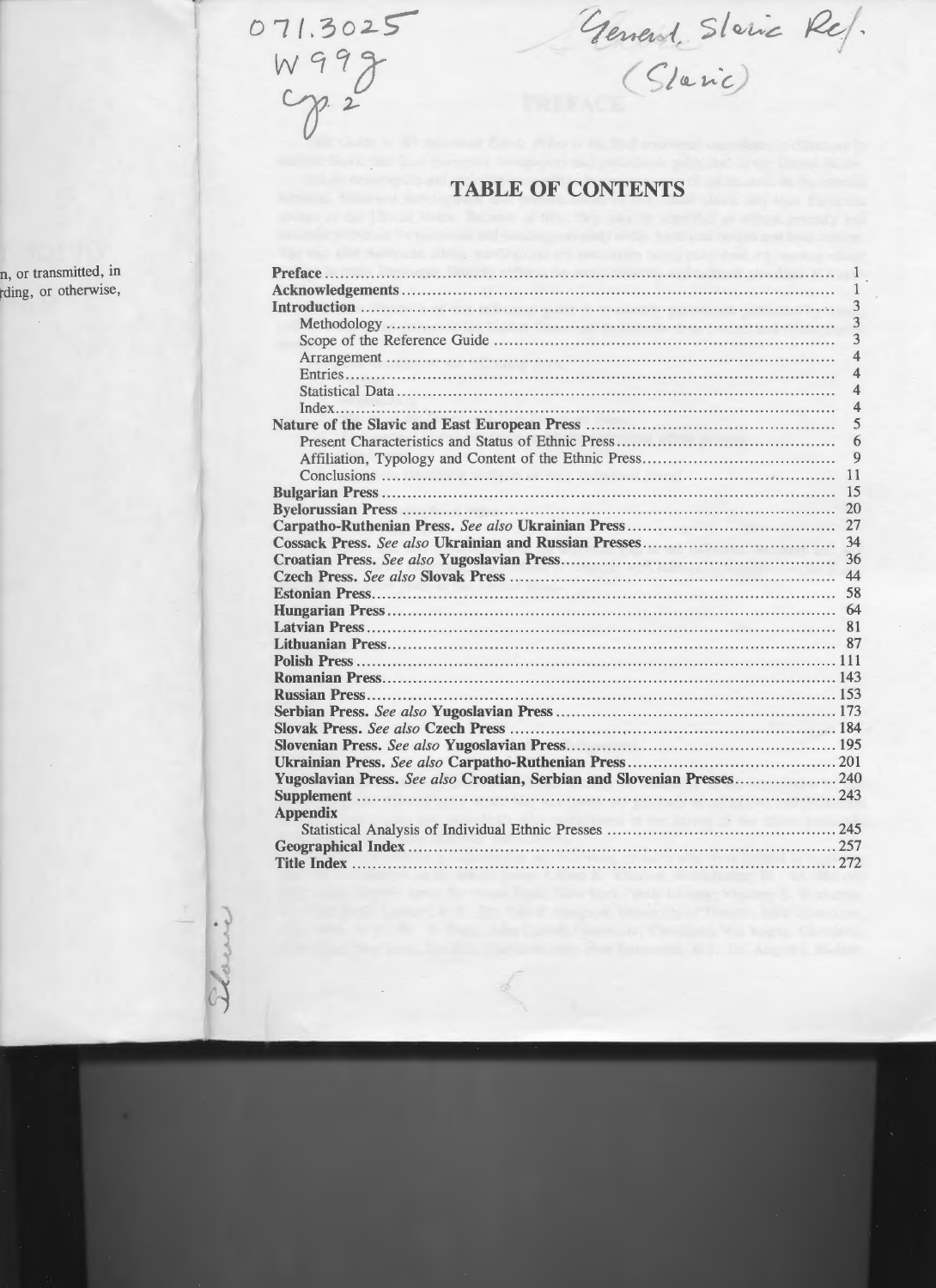### **PREFACE**

This *Guide to the American Ethnic Press* is the first annotated encyclopedic directory to current Slavic and East European newspapers and periodicals published in the United States.

Ethnic newspapers and periodicals constitute the major source of information on the cultural heritage, historical development and present status of individual Slavic and East European groups in the United States. Because of this, they may be regarded as unique primary and secondary sources for historical and sociological study of the American people and their culture. The fact that American ethnic publications are constantly being published, by various ethnic groups in many languages, directly reflects the multi-ethnicity and cultural pluralism of American society.

The main objective of this reference guide is to identify periodicals published by Slavic and East European groups in the United States and to describe their content and bibliographic features.

The guide consists of the following parts:

- I. Preface
- 2. Introduction

3. Nature of the Slavic and East European Press

- 4. Alphabetical listing of ethnic serials by individual ethnic presses
- 5. Supplement
- 6. Appendix (statistical analysis of each individual press)
- 7. Indexes:
	- a.) Geographical index
	- b.) Title index

It is hoped that this publication will fill a critical gap in the reference literature and will provide researchers, librarians, and students of ethnicity with relevant information on the Slavic and East European press in the United States.

#### **Acknowledgement**

A number of persons contributed either directly or indirectly to the completion of this reference guide. First of all, I would like to express my gratitude to all editors and publishers of ethnic newspapers and periodicals who participated in the survey of the ethnic press and submitted relevant data on ethnic publications.

Special appreciation is expressed to our following advisors who were helpful in supplying relevant information on the ethnic press: Lillian **K.** Khorvat, Westchester, Ill.; **M.** Melvina Svec, Cedar Rapids, Iowa; Dr. Vitaut Kipel, New York Public Library; Vladimir E. Wertsman, Brooklyn Public Library, N.Y.; Dr. Paul R. Mogocsi, University of Toronto; Iskar Shumanov, New York, N.Y.; Dr. G. Prpic, John Carroll University, Cleveland; Yid Raguz, Cleveland; Liivi Lynn, New York; Dr. Bela Charles Maday, New Brunswick, N .J.; Dr. August J. Molnar,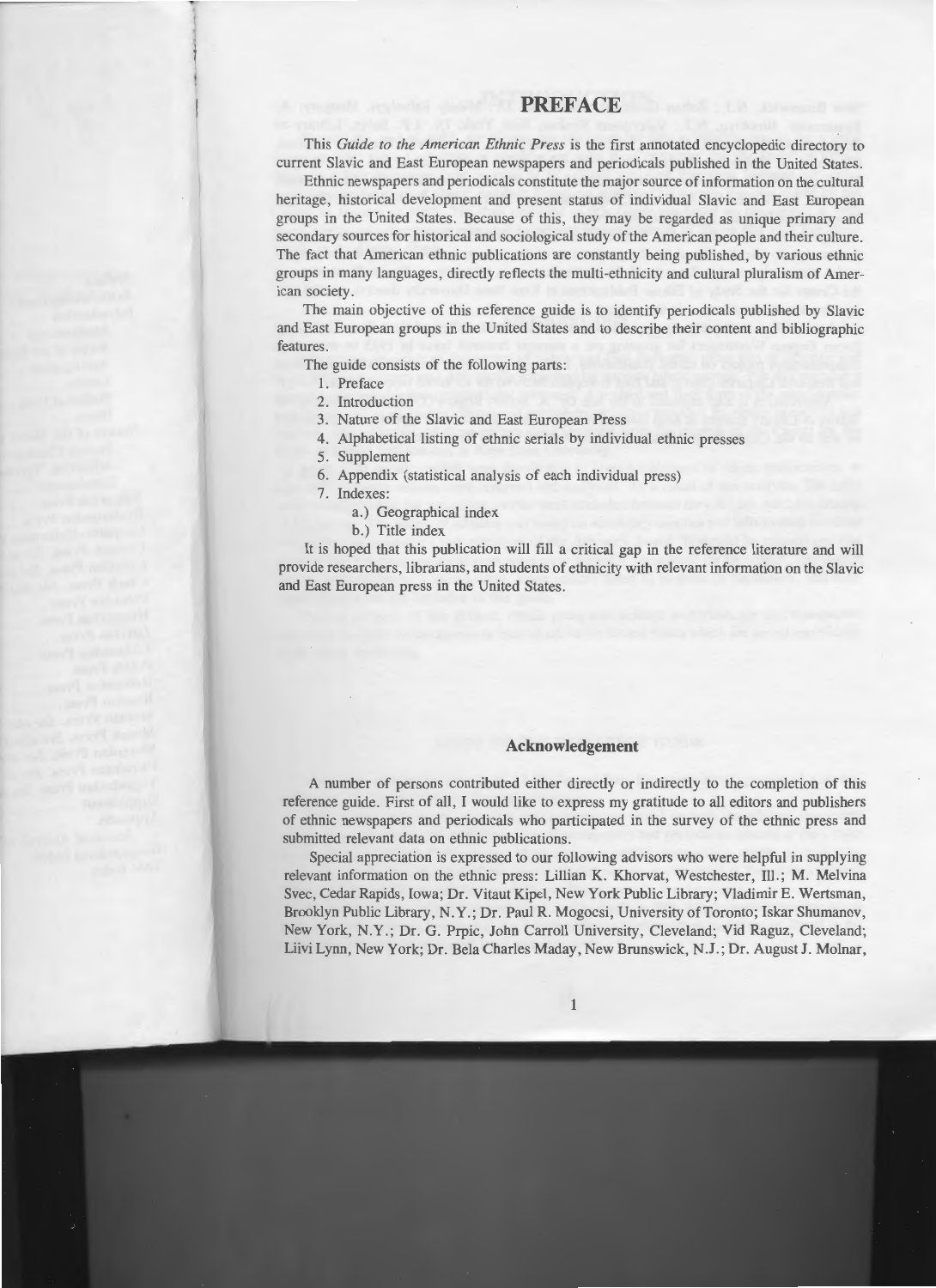New Brunswick, N.J.; Zoltan Gombosh, Cleveland; Dr. Mihaly Palvolgyi, Hungary; A. Strautmanis, Brooklyn, N.J.; Valerijonas Simkus, New York; Dr. J.P. Balys, Library of Congress, Washington, D.C.; Dr. Vincent C. Chrypinski, New York; Theodore Andrica, Cleveland; **R.** Polchaninoff, New York; Leonid Khotin, Pacific Grove, CA; J.C. Krajsa, Middleton, PA; Dr. **R.M.** Susel, Cleveland, OH; T.A. Pogacar, Burr Ridge, PA; Jerry Pronko, Scranton, PA; V. Lesniak, Akron, OH; Raymond Lapas, Melrose Park Public Library, Chicago, IL and Ágnes Téglási, Kent State University.

Special thanks is due to Dr. Lois Buttlar of Kent State University for copy editing the manuscript, to Camille Wood for the preparation of the indexes and for typing the major part of the manuscript, and to Janet Loch for her assistance in this project. The staff members of the Center for the Study of Ethnic Publications at Kent State University deserve special recognition for their assistance in the project.

I would like to express my appreciation to the Research Office of Kent State University (Dean Eugene Wenninger) for granting me a summer research leave in 1985 to work on a comprehensive project on ethnic publications. I am also grateful to the Association of College and Research Libraries (Slavic and East European Section) for its initial support of this survey.

Appreciation is also extended to the late Dr. A. Robert Rogers (1927-1985), Dean of the School of Library Science at Kent State University, who was a staunch supporter of this project as well as the Center for the Study of Ethnic Publications at Kent State University.

**L.R.W.**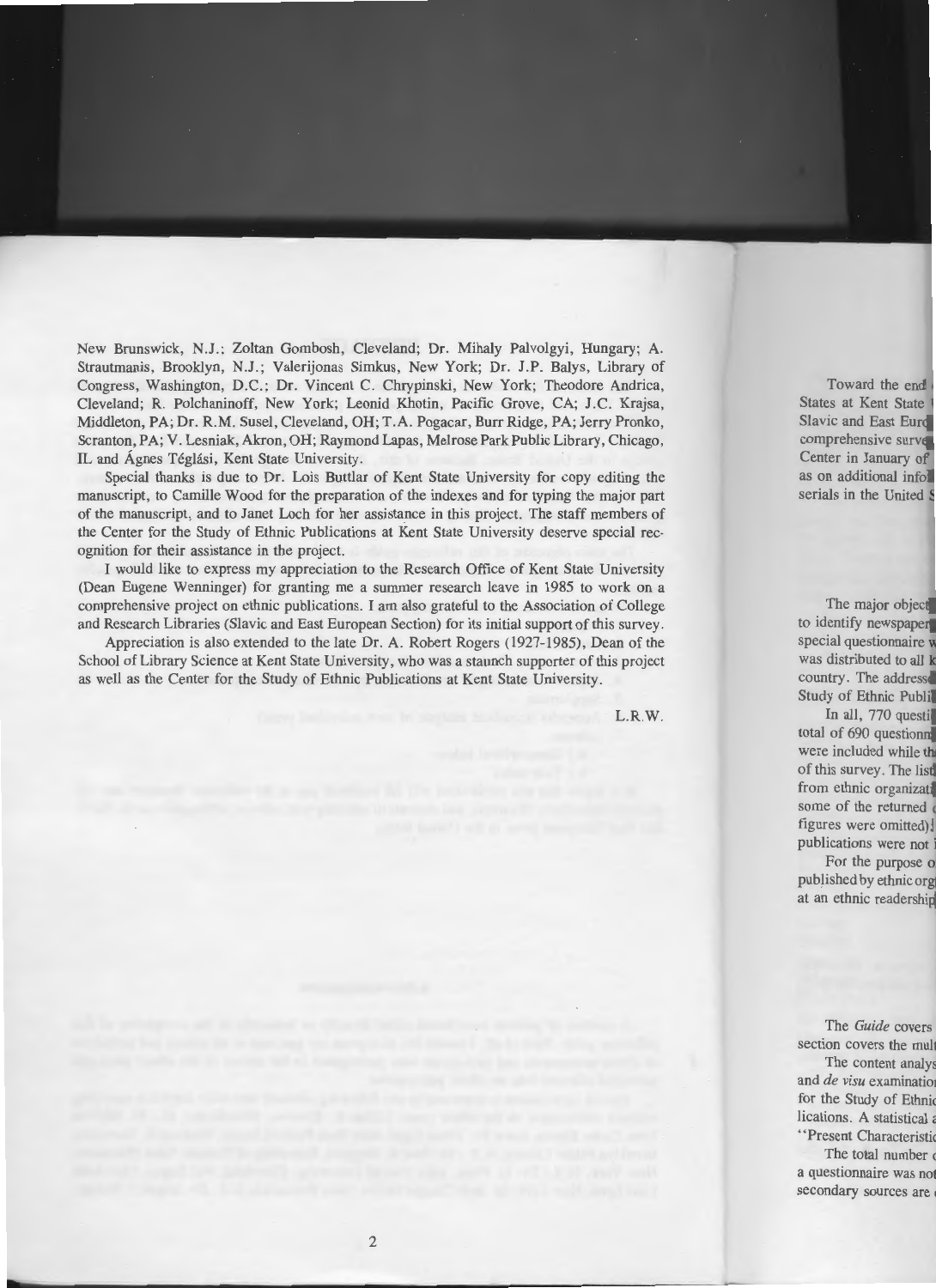### **INTRODUCTION**

Toward the end of 1982, the Center for the Study of Ethnic Publications in the United States at Kent State University in cooperation with the Committee for the Study of Ethnic Slavic and East European Publications (ACRL, Slavic and East European Section) initiated a comprehensive survey of Slavic and East European serials. This survey was completed by the Center in January of 1985. The data provided in this *Guide* are based on the survey as well as on additional information provided by editors and publishers of Slavic and East European serials in the United States.

#### **METHODOLOGY**

The major objective of the survey of Slavic and East European press was to describe and to identify newspapers and periodicals published by various ethnic groups. For this purpose a special questionnaire was prepared and pretested. A revised and final form of the questionnaire was distributed to all known editors and publishers of Slavic and East European presses in this country. The addresses of these editors were obtained from the records of the Center for the Study of Ethnic Publications at Kent State University.

In all, 770 questionnaires were distributed to known addresses of ethnic publications. A total of 690 questionnaires were returned and analyzed. As a result of this analysis, 580 titles were included while the remaining entries were excluded because they did not meet the criteria of this survey. The listing of 40 titles was based on secondary sources and information received from ethnic organizations and members of the Advisory Board. It should be pointed out that some of the returned questionnaires were only partially completed (in particular, circulation figures were omitted). Unfortunately, some editors failed to respond to the survey, and their publications were not included in this guide.

For the purpose of this project, ethnic press was defined as periodicals and newspapers published by ethnic organizations or individuals in the United States which are aimed specifically at an ethnic readership.

#### **SCOPE OF THE REFERENCE GUIDE**

The *Guide* covers the presses of 17 Slavic and East European ethnic groups. A separate section covers the multiethnic Yugoslavian press.

The content analysis of individual publications was based on both the editors' statements and *de visu* examination of individual titles of newspapers and periodicals housed at the Center for the Study of Ethnic Publications. Most editors supplied examination copies of their publications. A statistical analysis of the results of this survey is presented in the section entitled "Present Characteristics and Status of Ethnic Press" and in the Appendix.

The total number of publications listed in this guide is 580. Ethnic periodicals for which a questionnaire was not returned or for which additional information could not be found in the secondary sources are excluded from this directory.